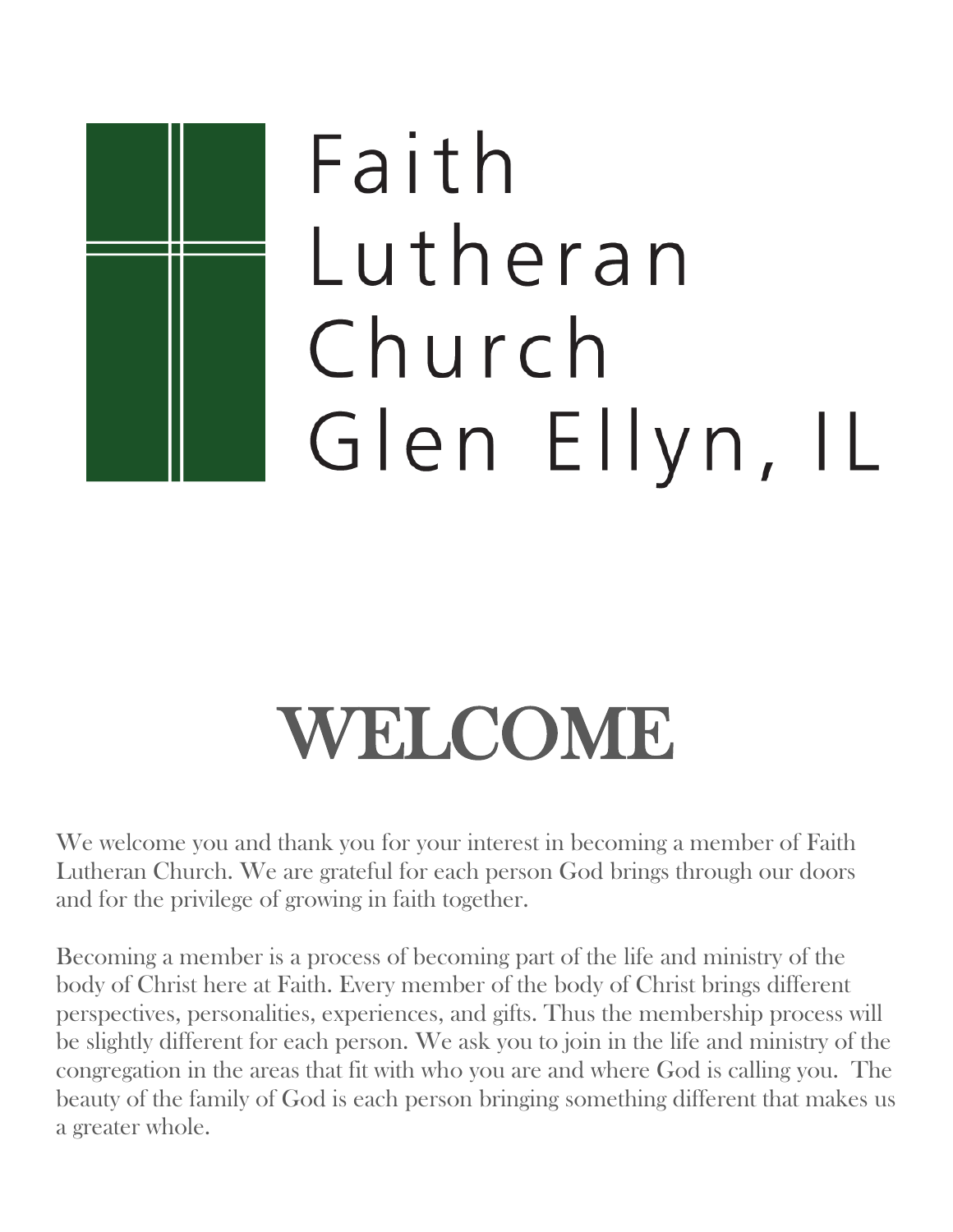|                   | The life and ministry at Faith Lutheran can be summed up by the<br>words celebrate, live, and share. Becoming a member, becoming                   |
|-------------------|----------------------------------------------------------------------------------------------------------------------------------------------------|
| celebrate<br>live | part of the whole involves participating in the church's life as it                                                                                |
| $\ddot{}$         | unfolds in these ways of celebrating our life in Christ in word and<br>meal, living faith by following Jesus in our daily lives, and sharing faith |
| share             | in all the ways God has equipped and called us to do.                                                                                              |

#### WELCOME

Our first step in welcoming you is getting to know you. Please help us do that by doing the following two things:

- 1) Fill out this information form and turn in to us so we can learn more about you.
- 2) Meet with a Pastor. Call the church office: 630-469-2361, email us: office@faithonline.org, or come and talk to us and we will set up a time we can get together. This is a chance for the pastors to get to know you and for you to get to know more about the congregation.

#### LIVE FAITH

We believe becoming a member isn't merely about receiving a certificate that says you are a member, it is about truly becoming a member of the body of Christ here. Along with worshipping with us regularly, we ask you to attend (at least once) one of our Bible studies, prayer groups, or education opportunities. These all change throughout the year and when you meet with the pastor you can talk about what might be the right activity for you, but some of the possibilities are

Sunday morning Adult Forum, Wednesday Morning Inspire Bible Study, Thursday Morning Bible Study, Women's Circles, Men's Pub Brothers, Men of Faith Breakfast, and more.

I attended on .

### SHARE FAITH

When we are sent from worship we are sent to be God's people out in the world. Jesus called us to serve one another. We ask you to try (at least once) one of our opportunities of serving as God's people. These also change throughout the year, but some of the possibilities are:

ESL tutoring, DuPage United Community Advocacy, Volunteer with Teen Parent, Care Moms support to college youth, volunteer with Adult Day Care ESSE, serve in worship as a lector, communion deacon, ambassador, acolyte (youth) or altar guild. Musical opportunities include: Sanctuary Choir, Praise Band, Joyful Noise Children's Choir, Handbells, along with instrumental and vocal seasonal groups. Activities for children and youth: Sunday School, seasonal events, confirmation, FLY youth group.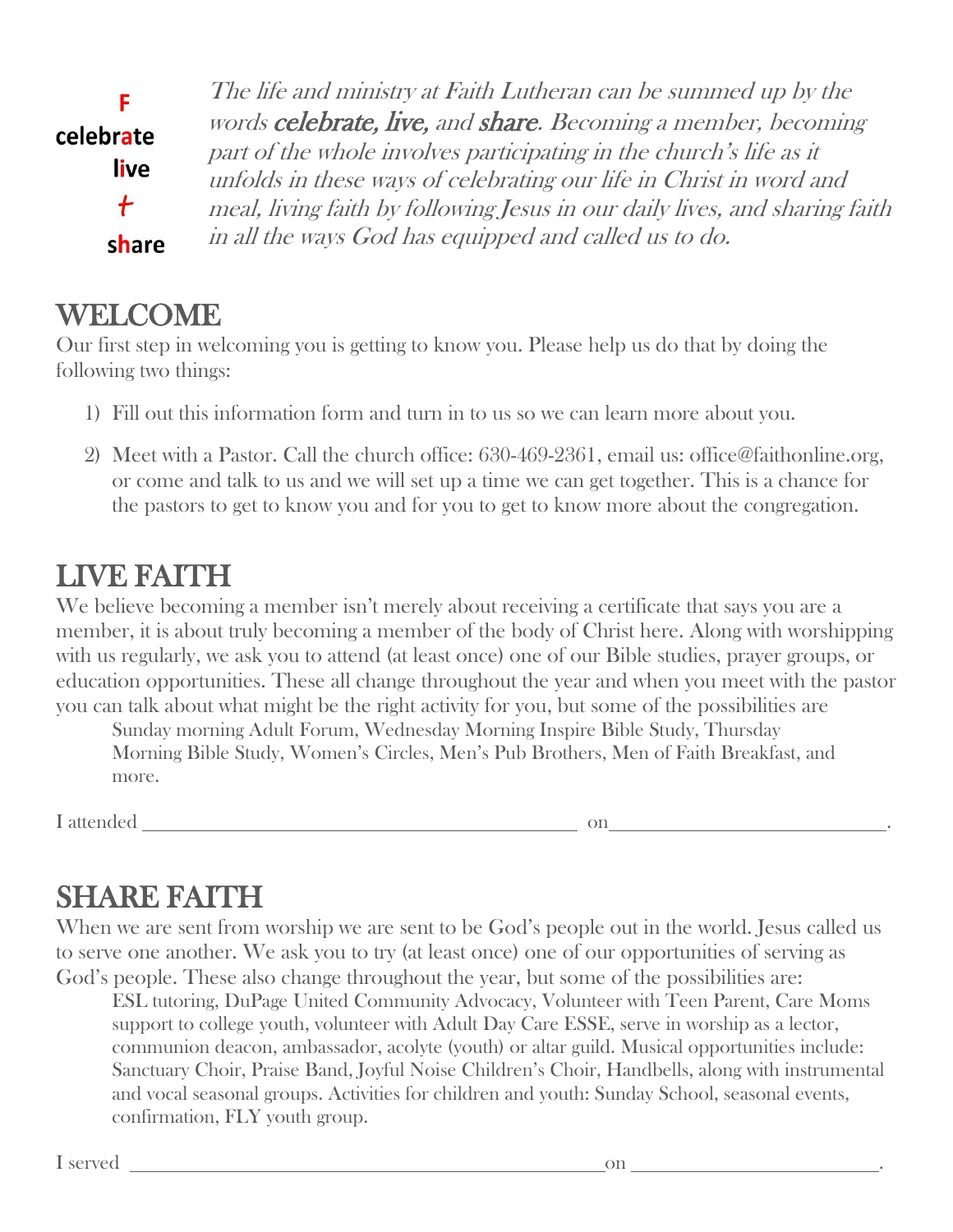### HELP US GET TO KNOW YOU:

| Primary Phone number                                                              |                            |
|-----------------------------------------------------------------------------------|----------------------------|
|                                                                                   |                            |
|                                                                                   |                            |
|                                                                                   |                            |
| If married, spouse's name (First, Middle, Last) _________________________________ |                            |
|                                                                                   |                            |
|                                                                                   |                            |
|                                                                                   |                            |
| Spouse's email                                                                    |                            |
|                                                                                   |                            |
| Children's Names and Birthdays (if living at home and becoming members also)      |                            |
|                                                                                   |                            |
|                                                                                   | Birthday Baptized (yes/no) |
|                                                                                   |                            |
|                                                                                   |                            |